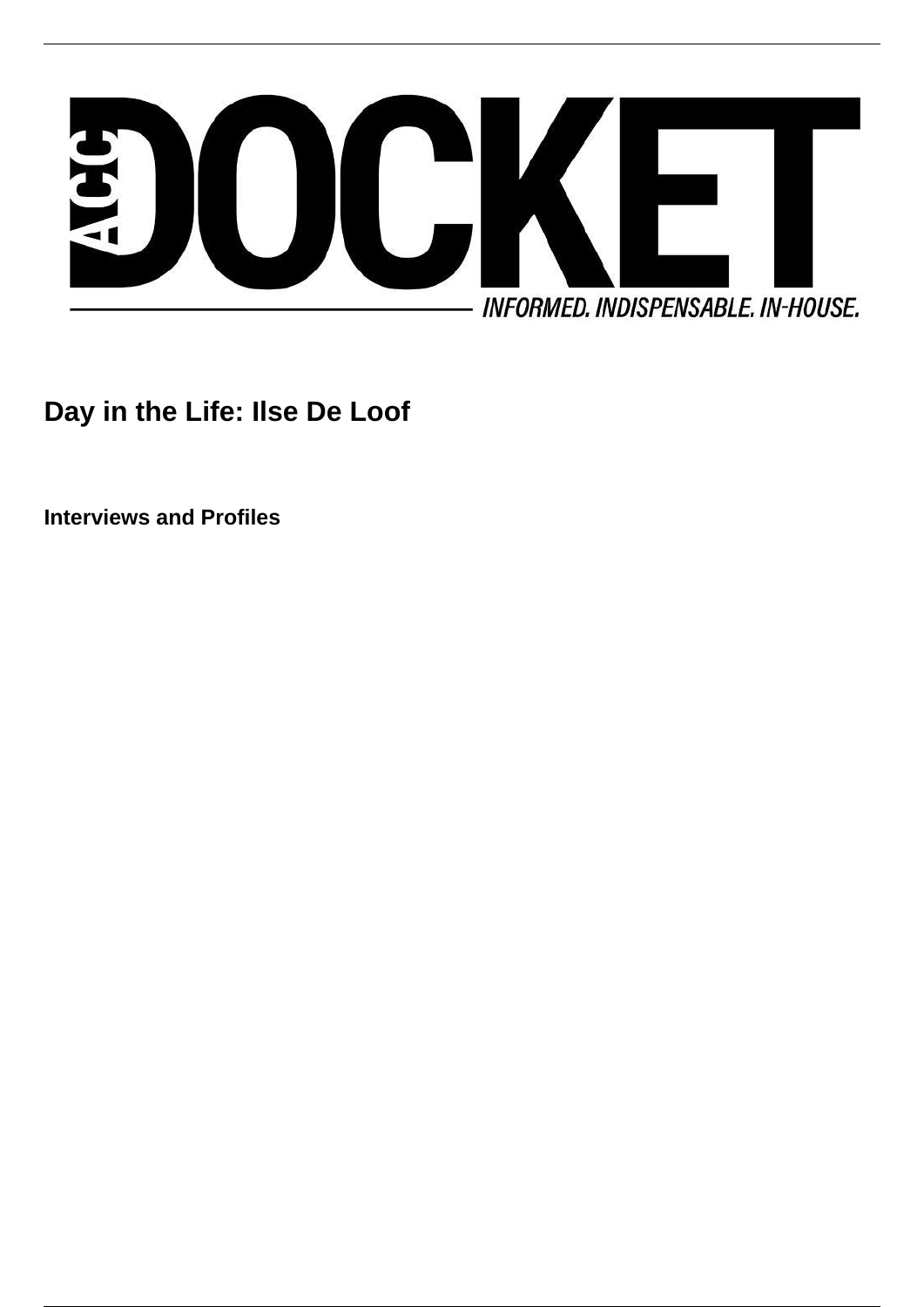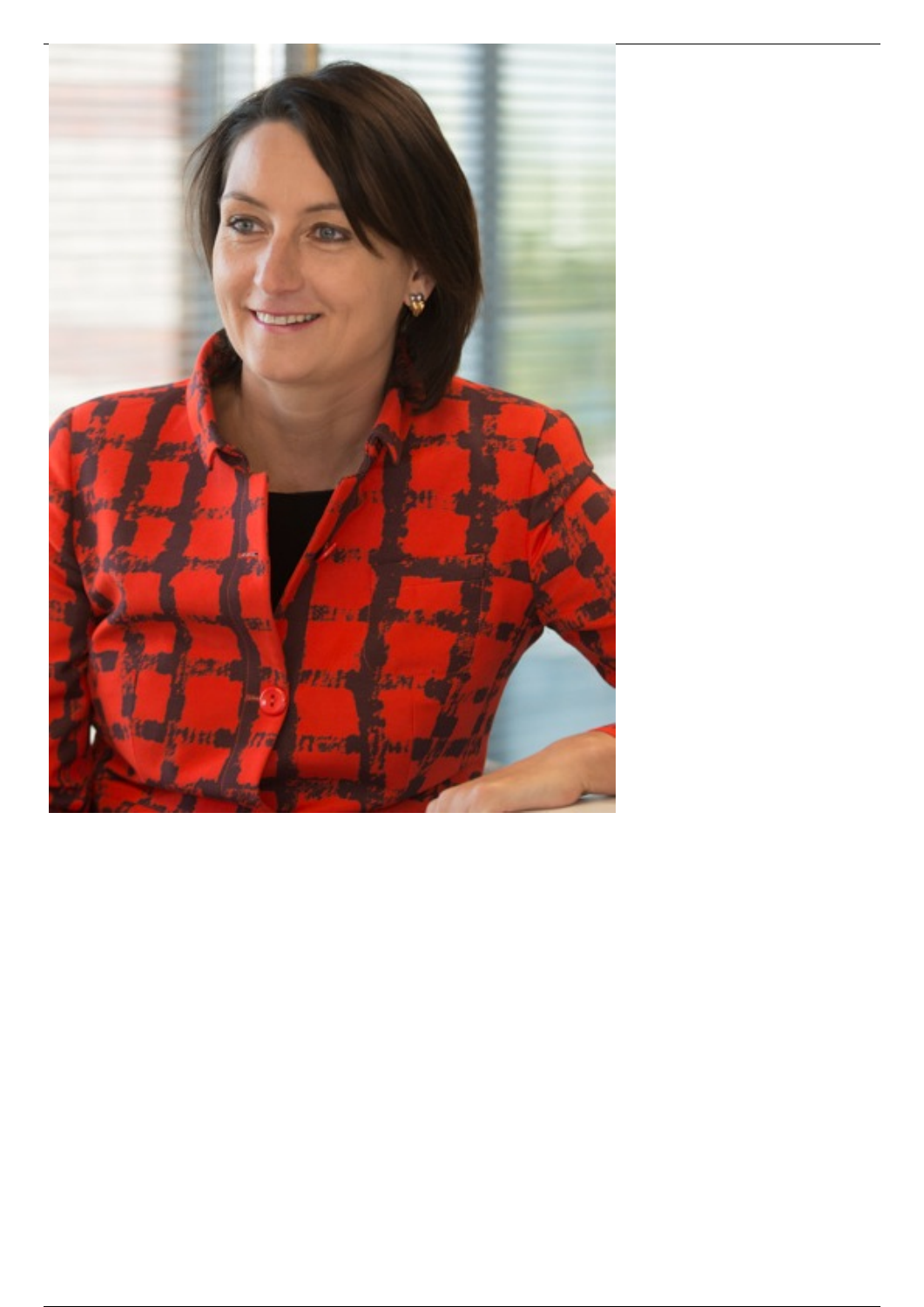

#### **Ilse De Loof**

GROUP GENERAL COUNSEL

LBC TANK TERMINALS GROUP

MECHELEN, BELGIUM

## **06.45**

I get up and try to wake up my three teenage boys. The number of attempts required increases with their age. **Once the boys are awake, the house sounds like a dance festival**. The first negotiation of the day starts: lower volume and only one playlist at a time!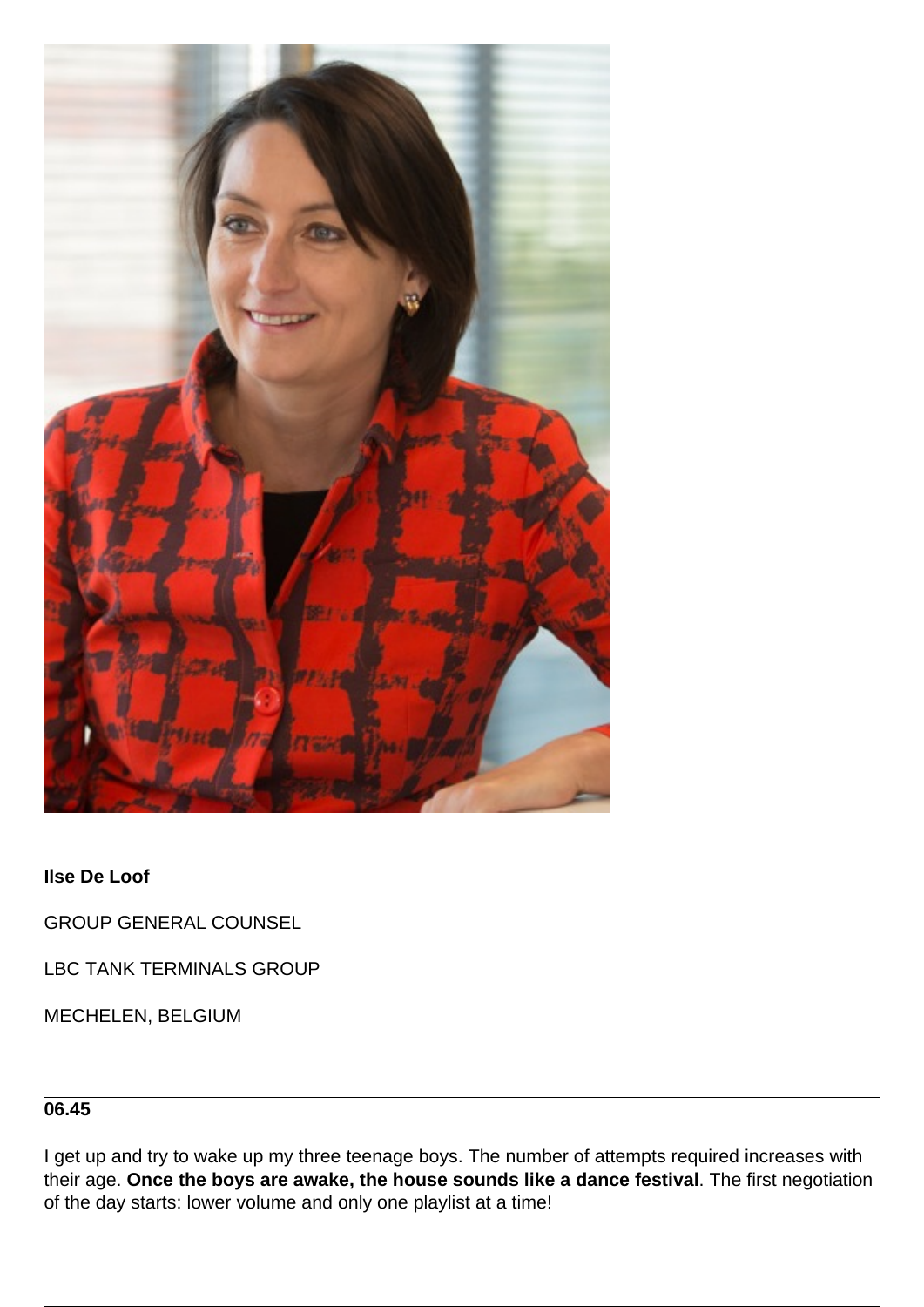#### **07.15**

LBC Tank Terminals Group has operations in **Asia, Europe and the United States**, so I check my email to see if any urgent matters have commuted to Belgium overnight.

### **07.30**

During the boys' breakfast I finish up **last minute off-to-school activities**: lunch money, document signatures and other things they did not think about the evening before.

### **08.00**

The dust settles. The boys leave the house and I can finally take a shower, get dressed and **"put the war paint on."**

## **08.30**

**I listen to the news during my drive to work**. Depending on my mood, I might switch to classical or electronic music.

#### **09.00**

Arrive at work, review emails and check in with my PA and the legal department to see if any priorities have changed. **The day's plan resets if necessary** (it usually does ... ).

### **09.30**

While the workdays overlap, I have a short conference call with China/Singapore. The final version of an incorporation document of a **wholly foreign owned entity** is reviewed, and a first draft of a memorandum of understanding for a new joint venture in the PRC is prepared.

#### **11.00**

A cup of tea helps before my daily meeting with the Group CEO. We go over a couple of current matters and discuss the risks of **a new investment opportunity in the Middle East**.

#### **12.00**

Respond to a couple more emails and answer **a "walk-in" question from our treasurer** about one of the steps of an equity push down through several entities in Europe and the United States.

#### **12.30**

Eat a salad at my desk while checking **the New York Times and De Tijd online** as well as my personal mailbox.

# **13.00**

Meeting with the European human resources manager. We review the strategy on a few individual employment and termination agreements in **Belgium, France, the Netherlands, Spain and**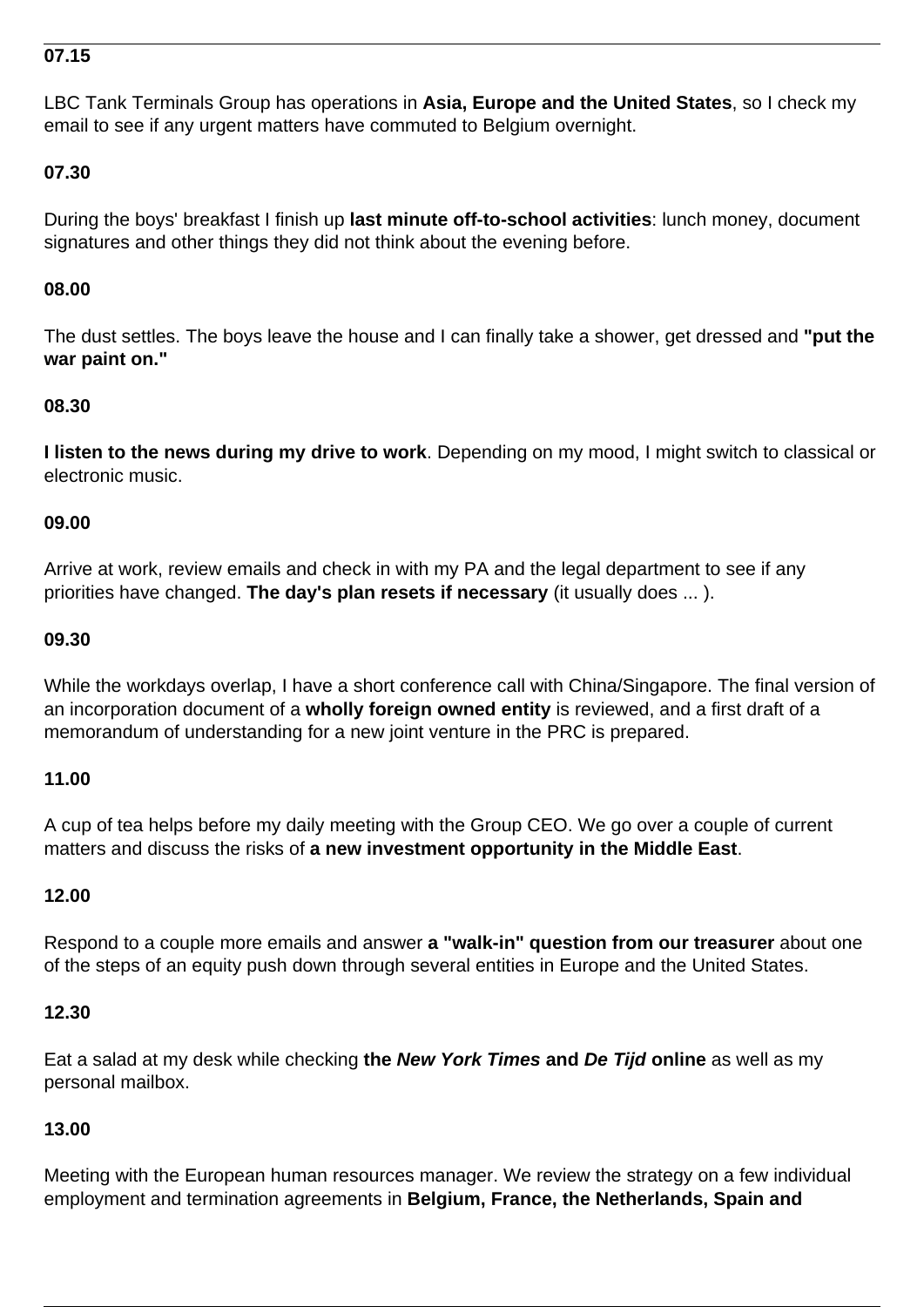# **Portugal**.

#### **14.00**

Prepare the agenda and plan for the **upcoming Topco board meeting**. Update the claims and litigation register for the audit committee and draft the legal section for the board report.

## **15.30**

Have a meeting with my legal counsel to review a liability issue in a storage agreement from **a core customer in France**. Answer her questions on preferred approach in outstanding files.

### **16.10**

My youngest son calls to say that his brothers all biked home safely. He reminds me to not forget to **pick him up from his dancing class this evening**.

#### **16.15**

A conference call with a US outside counsel regarding the progress on **an easement agreement for a pipeline in Houston**. We also discuss a few clauses in a construction agreement for a new dock we are building.

#### **17.00**

Join the weekly **Group Executive Leadership Team** meeting between Europe and the United States via webcast.

#### **18.00**

Update my to-do list for tomorrow and get those last few emails answered before I leave the office for the day.

#### **18.30**

I drive home and pick up my youngest son from his hip-hop class. **Mission completed**.

#### **19.15**

We all arrive home at about the same time. **The two older brothers just returned from hockey practice**. I manage a family dinner with my partner and sons while we catch up on the adventures of the day.

#### **20.30**

Take a last glance at the email to see if anything has come in **from the United States that needs attention in "their today."** Respond to a couple of emails to allow my colleagues to be productive first thing tomorrow in Asia.

#### **21.00**